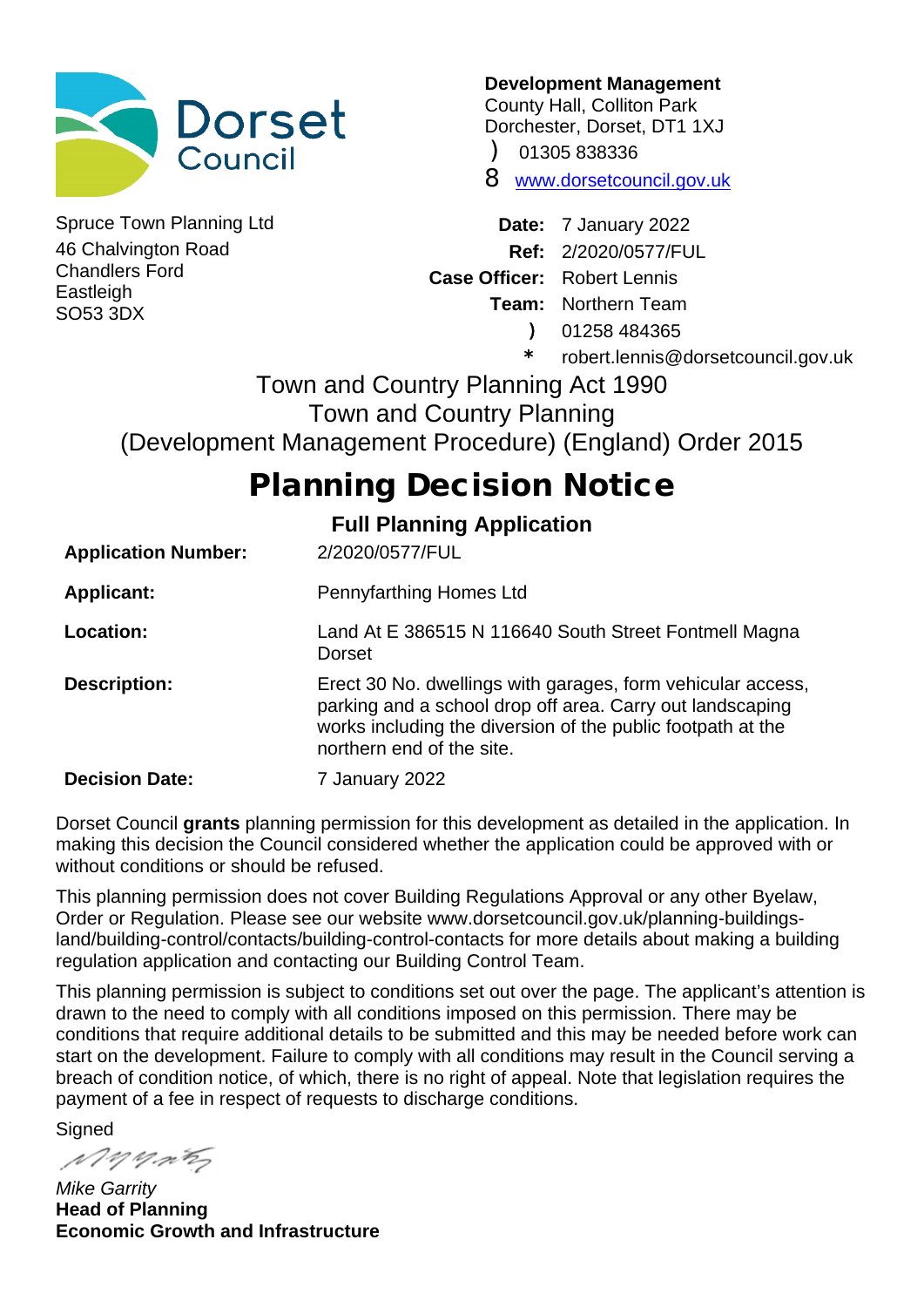#### **This planning permision is subject to the following conditions:**

1. The development to which this permission relates must be begun not later than the expiration of three years beginning with the date of this permission.

Reason: This condition is required to be imposed by Section 91 of the Town and Country Planning Act 1990 (as amended).

2. The development hereby permitted shall be carried out in accordance with the following approved plans:

Location Plan - 5939-WLA-ZZ-XX-DR-A-1001 Rev A Block Plan - 5939-WLA-ZZ-XX-DR-A-1002-Rev C Proposed Site Layout - 5939-WLA-AF-XX-DR-A-1005 Rev G Proposed Street Scene & Section - 5939-WLA-XX-XX-DR-A-1010 Materials Drawing - 5939-WLA-ZZ-XX-DR-A-1013 Rev A House Type A1 – Plans - 5939-WLA-OM-XX-DR-A-1110 Rev A House Type A1 – Elevations - 5939-WLA-OM-XX-DR-A-1111 Rev B House Type A2 – Plans - 5939-WLA-OM-XX-DR-A-1150 Rev B House Type A2 – Elevations - 5939-WLA-OM-XX-DR-A-1151 Rev B House Type B1 – Plans - 5939-WLA-OM-XX-DR-A-1210 Rev A House Type B1 – Elevations - 5939-WLA-OM-XX-DR-A-1211 Rev A House Type B2 – Plans - 5939-WLA-OM-XX-DR-A-1220 Rev A House Type B2 – Elevations - 5939-WLA-OM-XX-DR-A-1221 Rev A House Type C1 – Plans - 5939-WLA-OM-XX-DR-A-1300 Rev B House Type C1 – Elevations - 5939-WLA-OM-XX-DR-A-1301 Rev B House Type C2 – Plans - 5939-WLA-OM-XX-DR-A-1400 Rev B House Type C2 – Elevations - 5939-WLA-OM-XX-DR-A-1401 Rev B House Type C3 – Plans - 5939-WLA-OM-XX-DR-A-1410 Rev A House Type C3 – Elevations - 5939-WLA-OM-XX-DR-A-1411 Rev A House Type D – Plans - 5939-WLA-OM-XX-DR-A-1310 Rev B House Type D – Elevations - 5939-WLA-OM-XX-DR-A-1311 Rev B House Type E1 – Plans - 5939-WLA-OM-XX-DR-A-1530 Rev A House Type E1 – Elevations - 5939-WLA-OM-XX-DR-A-1531 Rev A House Type E3 – Plans - 5939-WLA-OM-XX-DR-A-1540 Rev A House Type E3 – Elevations - 5939-WLA-OM-XX-DR-A-1541 Rev A House Type E4 – Plans - 5939-WLA-OM-XX-DR-A-1550 Rev A House Type E4 – Elevations - 5939-WLA-OM-XX-DR-A-1511 Rev A, House Type E4 – Elevations - 5939-WLA-OM-XX-DR-A-1551 Rev A House Type F – Plans - 5939-WLA-OM-XX-DR-A-1520 Rev A House Type F – Elevations - 5939-WLA-OM-XX-DR-A-1521 Rev A House Type E&G – Plans - 5939-WLA-OM-ZZ-DR-A-1600 Rev A House Type E&G – Elevations - 5939-WLA-OM-XX-DR-A-1601 Rev A House Type K1 – Plans - 5939-WLA-SH-XX-DR-A-1900 Rev B House Type K1 – Elevations - 5939-WLA-SH-XX-DR-A-1901 Rev B House Type K2 - Plans - 5939-WLA-SH-XX-DR-A-1910 Rev A House Type K2 – Elevations - 5939-WLA-SH-XX-DR-A-1911 Rev A House Type L2-3-2-Plans - 5939-WLA-AF-XX-DR-A-2300 Rev B House Type L2-3-2-Elevations - 5939-WLA-AF-XX-DR-A-2301 Rev B House Type L4-5-4-Plans - 5939-WLA-AF-XX-DR-A-2400 Rev A House Type L4-5-4-Elevations - 5939-WLA-AF-XX-DR-A-2401 Rev A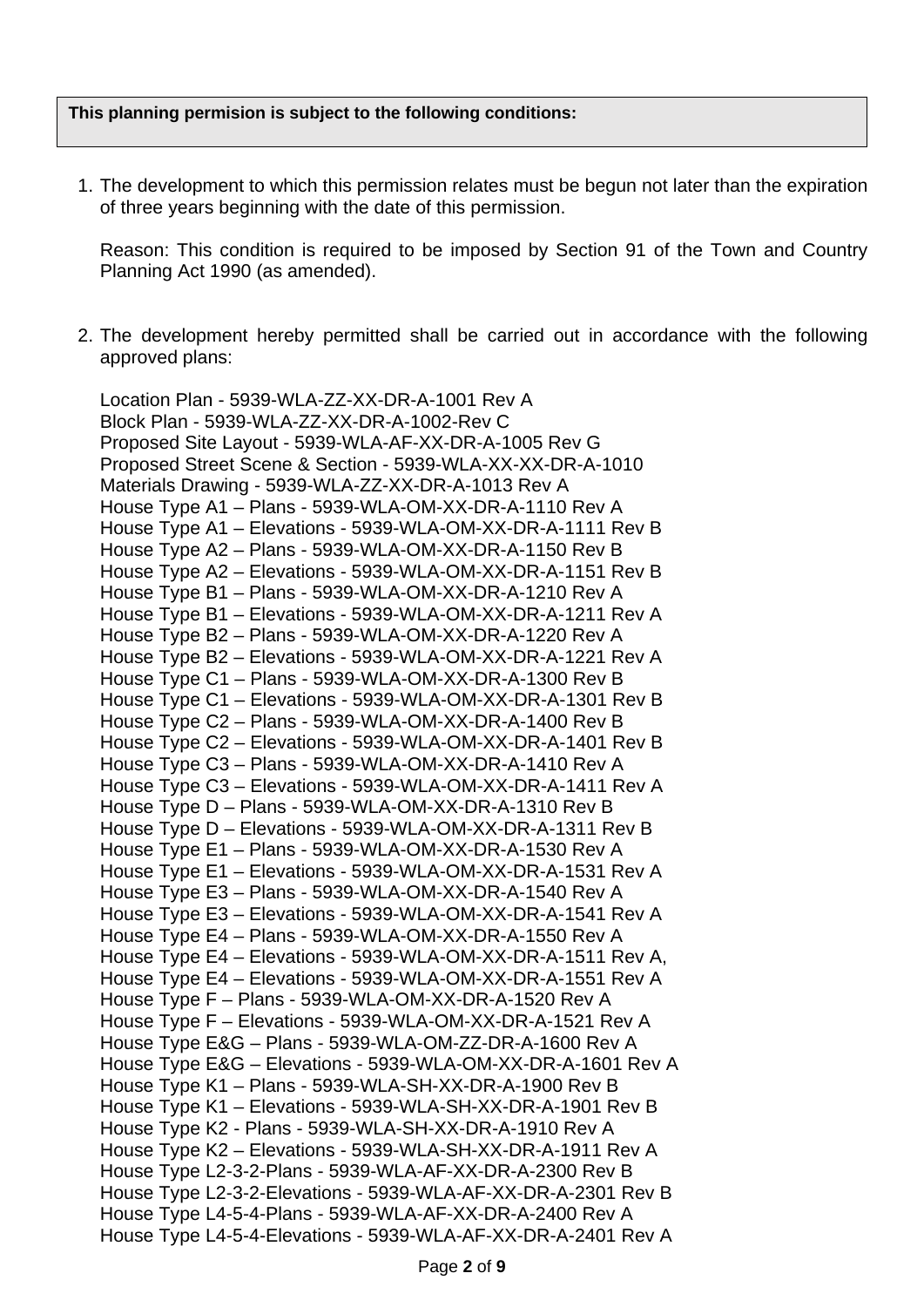House Type M1 – Plans - 5939-WLA-ST-XX-DR-A-2500 House Type M1 – Elevations - 5939-WLA-ST-XX-DR-A-2501 Single Garage - 5939-WLA-MS-XX-DR-A-3000 Rev A Double Garage - 5939-WLA-MS-XX-DR-A-3001 Rev A Twin Garage - 5939-WLA-MS-XX-DR-A-3002 Rev A Double Garage – 5939-WLA-MS-XX-DR-A-3003 Rev A Tree Protection Plan reference no 17271-7

Reason: For the avoidance of doubt and to clarify the permission.

3. No development shall take place until a detailed and finalised surface water management scheme for the site, based upon the hydrological and hydrogeological context of the development, has been submitted to, and approved in writing by the local planning authority. The surface water scheme shall be implemented in accordance with the submitted details before the development is completed.

Reason: To prevent increased risk of flooding and to improve and protect water quality.

4. No development shall take place until details of maintenance & management of both the surface water sustainable drainage scheme and any receiving system have been submitted to and approved in writing by the local planning authority. The scheme shall be implemented and thereafter managed and maintained in accordance with the approved details. These should include a plan for the lifetime of the development, the arrangements for adoption by any public body or statutory undertaker, or any other arrangements to secure the operation of the surface water drainage scheme throughout its lifetime.

Reason: To ensure future maintenance of the surface water drainage system, and to prevent the increased risk of flooding.

5. Prior to commencement of any highway works, details of the access, geometric highway layout, turning and parking areas shall have been submitted to and agreed in writing by the Local Planning Authority.

Reason: To ensure the proper and appropriate development of the site

6. Before the development is occupied or utilised the first 15.00 metres of the vehicle access, measured from the rear edge of the highway must be laid out and constructed to a specification submitted to and approved in writing by the Local Planning Authority.

Reason: To ensure that a suitably surfaced and constructed access to the site is provided that prevents loose material being dragged and/or deposited onto the adjacent carriageway causing a safety hazard.

7. Before the development hereby approved is occupied or utilised the following works must have been constructed to the specification of the Local Planning Authority:

a. The upgrading of the existing footpath on the site's eastern boundary , providing access to the village hall, primary school and recreation ground, to provide an all-weather surface suitable for use, in accordance with a scheme to be submitted to and agreed in writing with the Local Planning Authority.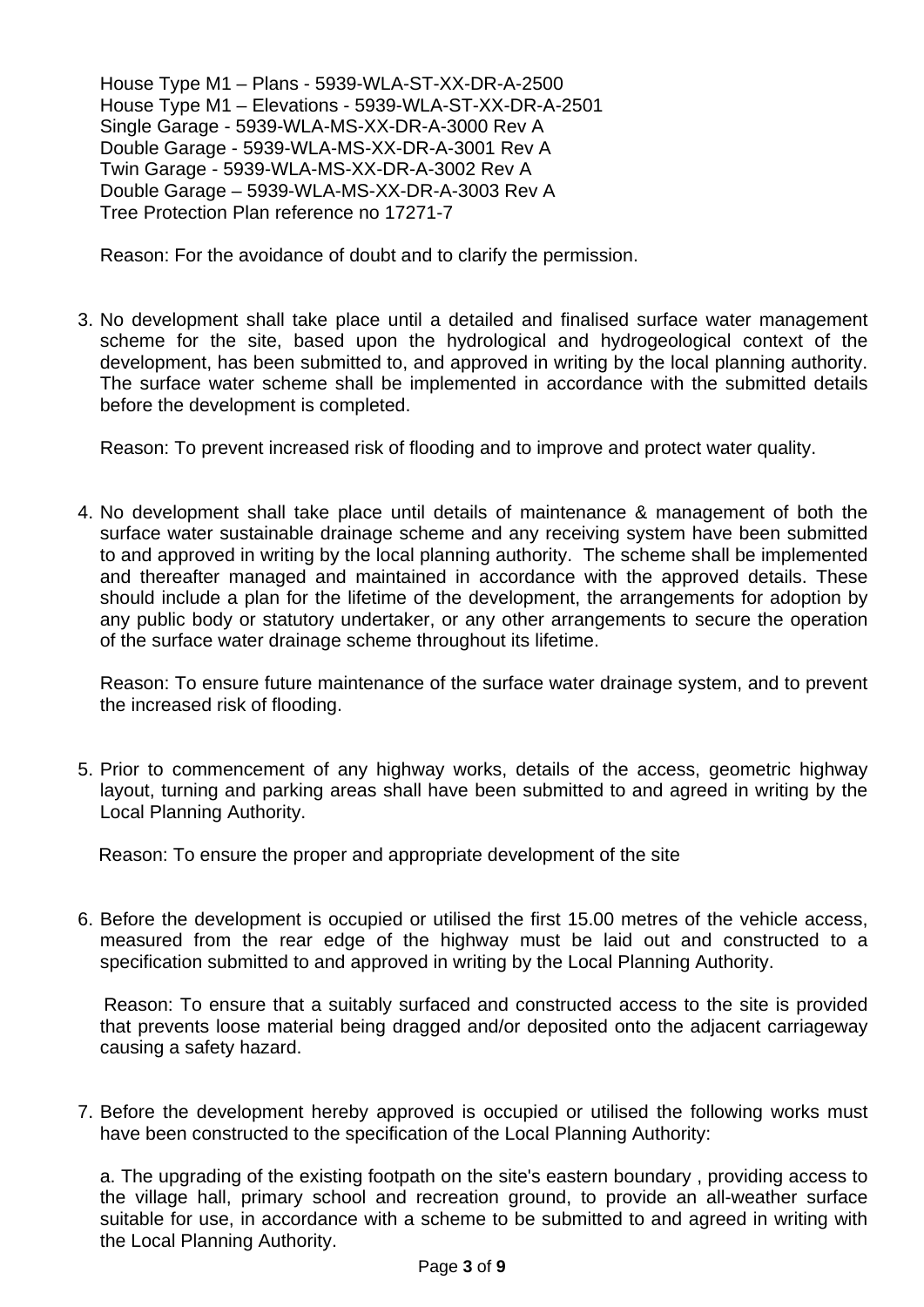b. right turn lane access as shown in indicative form on plan IMA-17-163 Plan 2 Rev A within the Transport Statement (IMA Transport Planning, April 2020 IMA-19/124) the full details of which must be submitted to and agreed in writing with the Local Planning Authority.

Reason: These specified works are seen as a pre-requisite for allowing the development to proceed, providing the necessary highway infrastructure improvements to mitigate the likely impact of the proposal.

8. Before the development hereby approved is occupied or utilised the visibility splay areas as shown on plan IMA-17-163 Plan 2 Rev A within the Transport Statement (IMA Transport Planning, April 2020 IMA-19/124) must be cleared/excavated to a level not exceeding 0.6 metres above the relative level of the adjacent carriageway. The splay areas must thereafter be maintained and kept free from all obstructions.

Reason: To ensure that a vehicle can see or be seen when exiting the access.

9. No development hereby approved above damp proof course shall commence until samples and product details of all proposed materials for roofing, chimneys, walling and external surfacing are to be provided along with sample panels (min. 1m x 1m), to be constructed on site showing the proposed coursing and pointing of all types of external masonry walls. These details shall be approved in writing by the local planning authority and the development shall thereafter accord with the approved materials.

Reason: To safeguard the character of the locality.

10. All windows and external doors within the development shall be in timber, and rainwater goods shall have a black external finish. Details (sections at 1:5 and elevations at 1:10) of all new window (including cills, arches, and lintels) and external door types are to be provided and approved in writing by the local planning authority prior to commencement. Each type is to be clearly cross-referenced with its position on the respective plots throughout the development. The development shall be carried out in accordance with the agreed details.

Reason: To safeguard the character of the locality.

11. No development hereby approved above damp proof course shall commence until details of all boundary materials and treatments are to be provided and approved in writing by the local planning authority and the development shall thereafter accord with the approved details.

Reason: To safeguard the character of the locality.

12. Prior to occupation of any dwelling hereby approved, details of all tree, shrub and hedge planting (including positions, density, species and planting size) shall be submitted to and approved in writing by the Local Planning Authority. Planting shall be carried out before the end of the first available planting season following substantial completion of the development. In the five year period following the substantial completion of the development any trees that are removed without the written consent of the Local Planning Authority or which die or become (in the opinion of the Local Planning Authority) seriously diseased or damaged, shall be replaced as soon as reasonably practical and not later than the end of the first available planting season, with specimens of such size and species and in such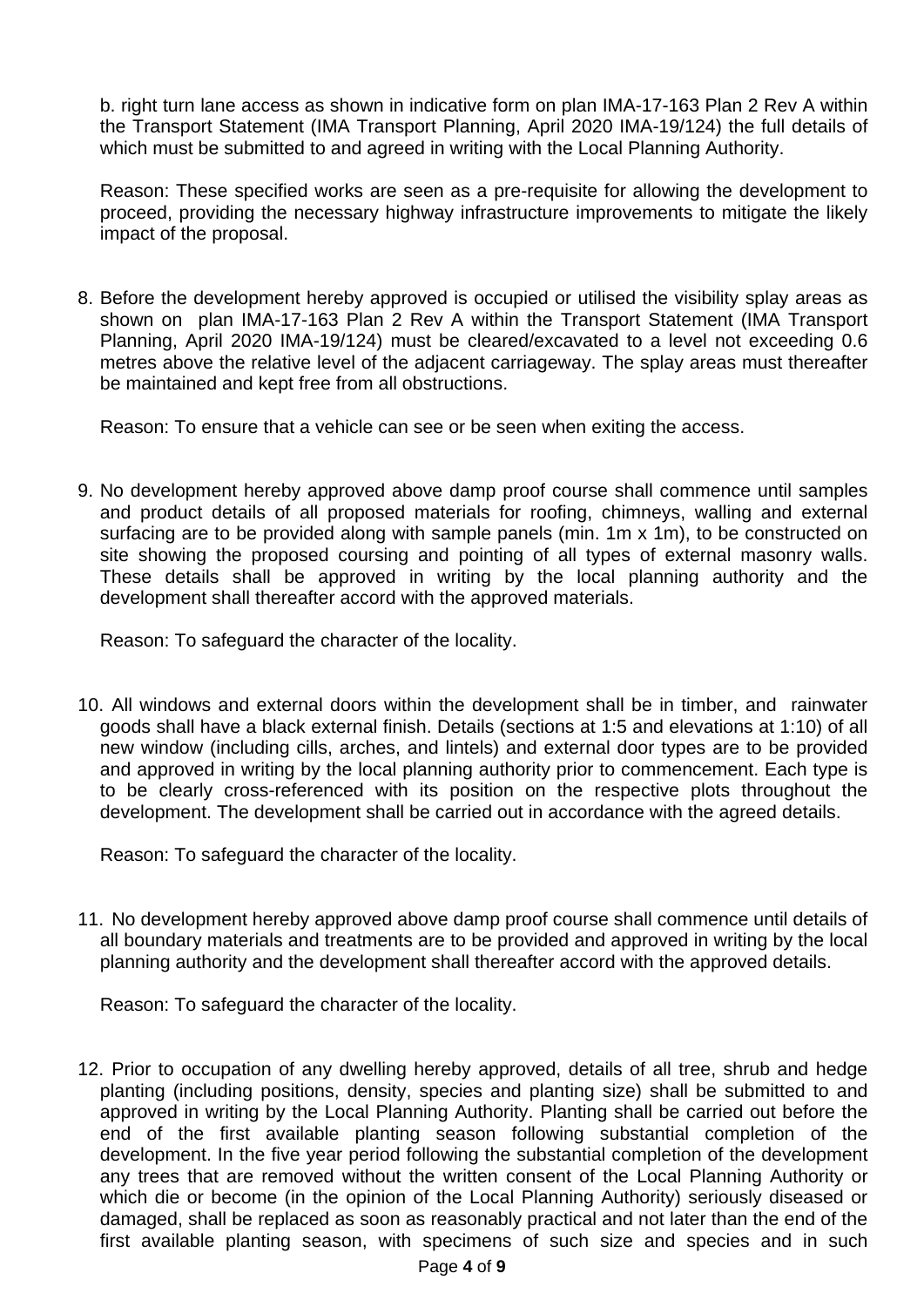positions as may be agreed with the Local Planning Authority. In the event of any disagreement the Local Planning Authority shall conclusively determine when the development has been completed, when site conditions permit, when planting shall be carried out and what specimens, size and species are appropriate for replacement purposes.

Reason: In the interests of public amenity and ecology.

13. The development hereby permitted must not be occupied or utilised until a scheme showing details of the proposed cycle parking facilities is submitted to and approved in writing by the Local Planning Authority. The approved scheme and, thereafter, must be maintained, kept free from obstruction and available for the purpose specified.

Reason: To ensure the proper construction of the parking facilities and to encourage the use of sustainable transport modes.

- 14. Prior to commencement of any works on site, a Construction Traffic Management Plan (CTMP) shall be submitted to and agreed in writing by the Local Planning Authority. The CTMP shall include details of the following;
	- o construction vehicle details (number, size, type, and frequency of movement)
	- o a programme of construction works and anticipated deliveries
	- o timings of deliveries so as to avoid, where possible, peak traffic periods
	- o contractors' arrangements (compound, storage, parking, turning, surfacing and drainage)
	- o wheel cleaning facilities
	- o vehicle cleaning facilities
	- o a scheme of appropriate signing of vehicle route to the site
	- o a route plan for all contractors and suppliers to be advised on
	- o temporary traffic management measures where necessary

The development shall thereafter be carried out in accordance with the approved Construction Traffic Management Plan.

Reason: to minimise the likely impact of construction traffic on the surrounding highway network and prevent the possible deposit of loose material on the adjoining highway.

15. The development shall be carried out in accordance with the submitted Biodiversity Mitigation and Enhancement Plan (BMEP) dated 21.06.21. The BMEP shall be implemented in full and in accordance with the timeframes stated therein.

Reason: To order to ensure that the ecology interests of the site are protected and enhanced where appropriate.

16. Prior to commencement of any works on site, a Landscape and Ecological Management Plan (LEMP) shall be submitted to and agreed in writing by the Local Planning Authority. The development shall thereafter be carried out in accordance with the agreed LEMP.

Reason: To order to ensure that the ecology interests of the site are protected and enhanced where appropriate.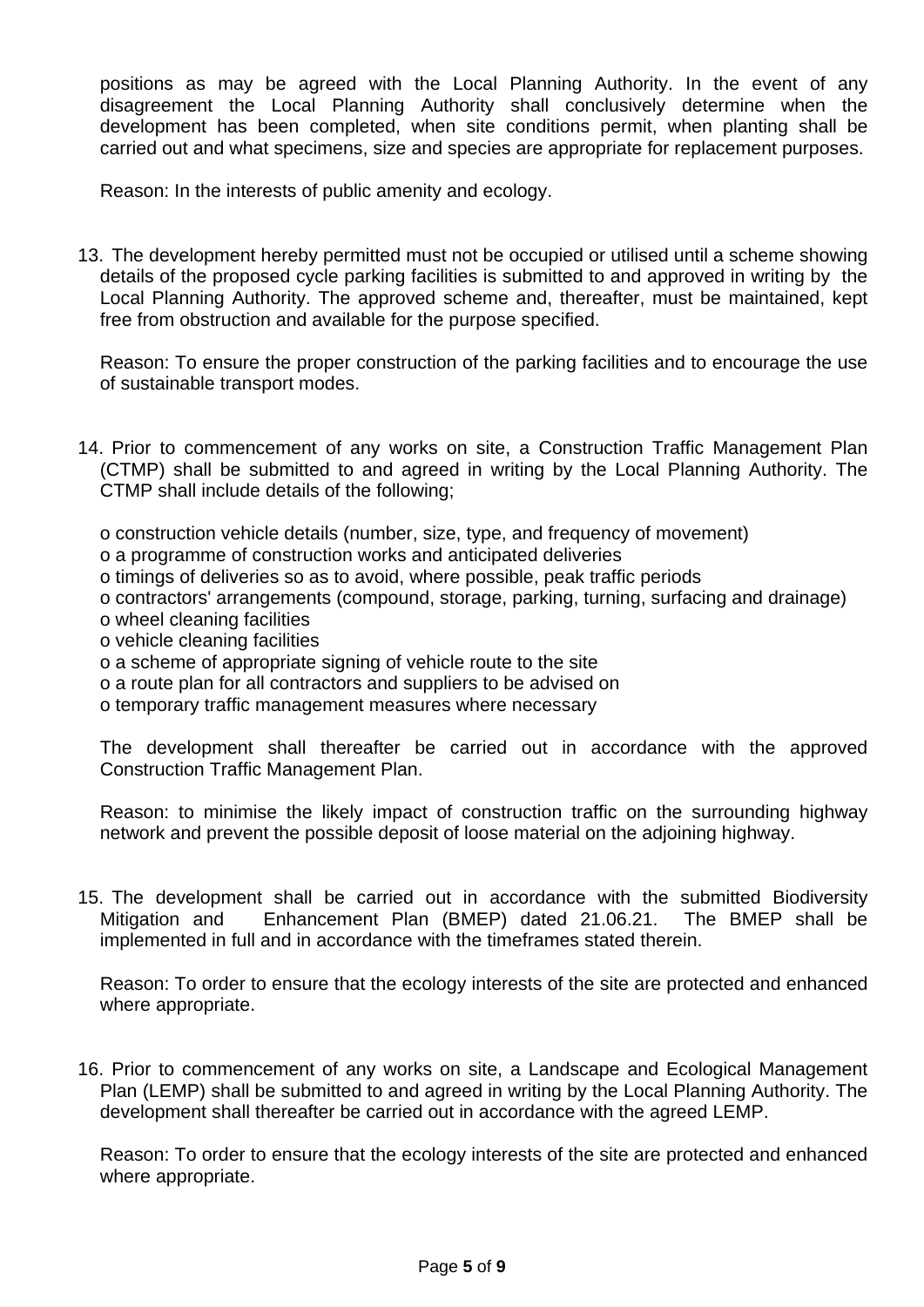17. Prior to commencement of any works on site, a Construction and Ecological Mitigation Plan (CEMP) shall be submitted to and agreed in writing by the Local Planning Authority. The development shall thereafter be carried out in accordance with the agreed CEMP.

Reason: To ensure the protection of species and habitats during construction of the development.

18. Prior to commencement of works a site-specific Arboricultural Method Statement expanding on the heads of terms detailed within section 2.5 of the Barrell's report reference no. 17271- AA-CA-5.docx. shall be submitted to and approved in writing by the Local Planning Authority. This should also look to provide detail on the custom designed no-dig specification surfacing that encroaches into the root protection areas of G11 and G14. The development shall be carried out in accordance with the approved statement.

Reason: To ensure thorough consideration of the impact of the development and any mitigating measures on the existing trees.

19. The Tree Protection Plan reference no 17271-7, shall be adhered to in full subject to the pre-arranged supervision detailed within section 2.3 of the preliminary AMS reference no. 17271-AA-CA-5.docx which should be undertaken by a suitably qualified and pre-appointed tree specialist.

Reason: In order to protect trees on site which are to be retained and to protect and enhance the biodiversity interests of the site.

#### **Informatives:**

1. Informative: National Planning Policy Framework Statement

In accordance with paragraph 38 of the NPPF the council, as local planning authority, takes a positive approach to development proposals and is focused on providing sustainable development.

The council works with applicants/agents in a positive and proactive manner by:

- offering a pre-application advice service, and

- as appropriate updating applications/agents of any issues that may arise in the processing of their application and where possible suggesting solutions.

In this case:

- The applicant/agent was updated of any issues and provided with the opportunity to address issues identified by the case officer.

2. Street Naming and Numbering

The Council is responsible for street naming and numbering within our district. This helps to effectively locate property for example, to deliver post or in the case of access by the emergency

services. You need to register the new or changed address by completing a form. You can find out

more and download the form from our website www.dorsetcouncil.gov.uk/planning-buildingsland/street-naming-and-numbering

3. Informative: The applicant is advised that, notwithstanding this consent, if it is intended that the highway layout be offered for public adoption under Section 38 of the Highways Act 1980, the applicant should contact Dorset County Council's Developer-Led Infrastructure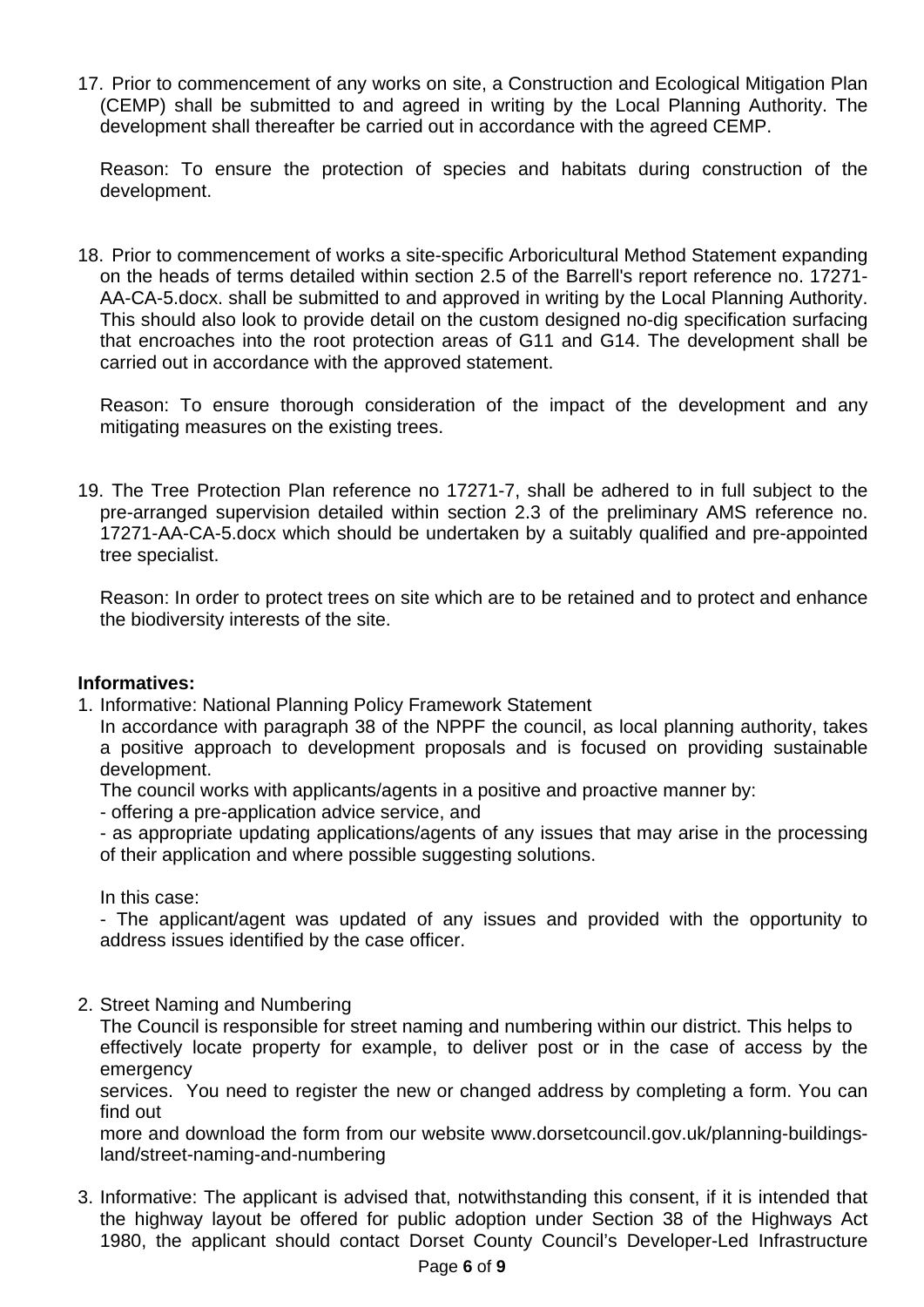team. They can be contacted by telephone at 01305 225401, by email at dli@dorsetcc.gov.uk, or in writing at Developer-Led Infrastructure, Dorset Council, County Hall, Dorchester, DT1 1XJ.

- 4. Informative: The vehicle crossing serving this proposal (that is, the area of highway land between the nearside carriageway edge and the site's road boundary) must be constructed to the specification of the County Highway Authority in order to comply with Section 184 of the Highways Act 1980. The applicant should contact Dorset Highways by telephone at Dorset Direct (01305 221000), by email at dorsetdirect@dorsetcc.gov.uk, or in writing at Dorset Highways, Dorset Council, County Hall, Dorchester, DT1 1XJ, before the commencement of any works on or adjacent to the public highway
- 5. Informative: This permission is subject to an agreement made pursuant to Section 106 of the Town and Country Planning Act 1990 dated ## ## relating to [Insert key matters covered in the agreement]
- 6. The applicant is reminded of their responsibility to submit evidence of compliance with the Biodiversity Plan to Dorset Natural Environment Team in order to comply fully with requirements of condition xx.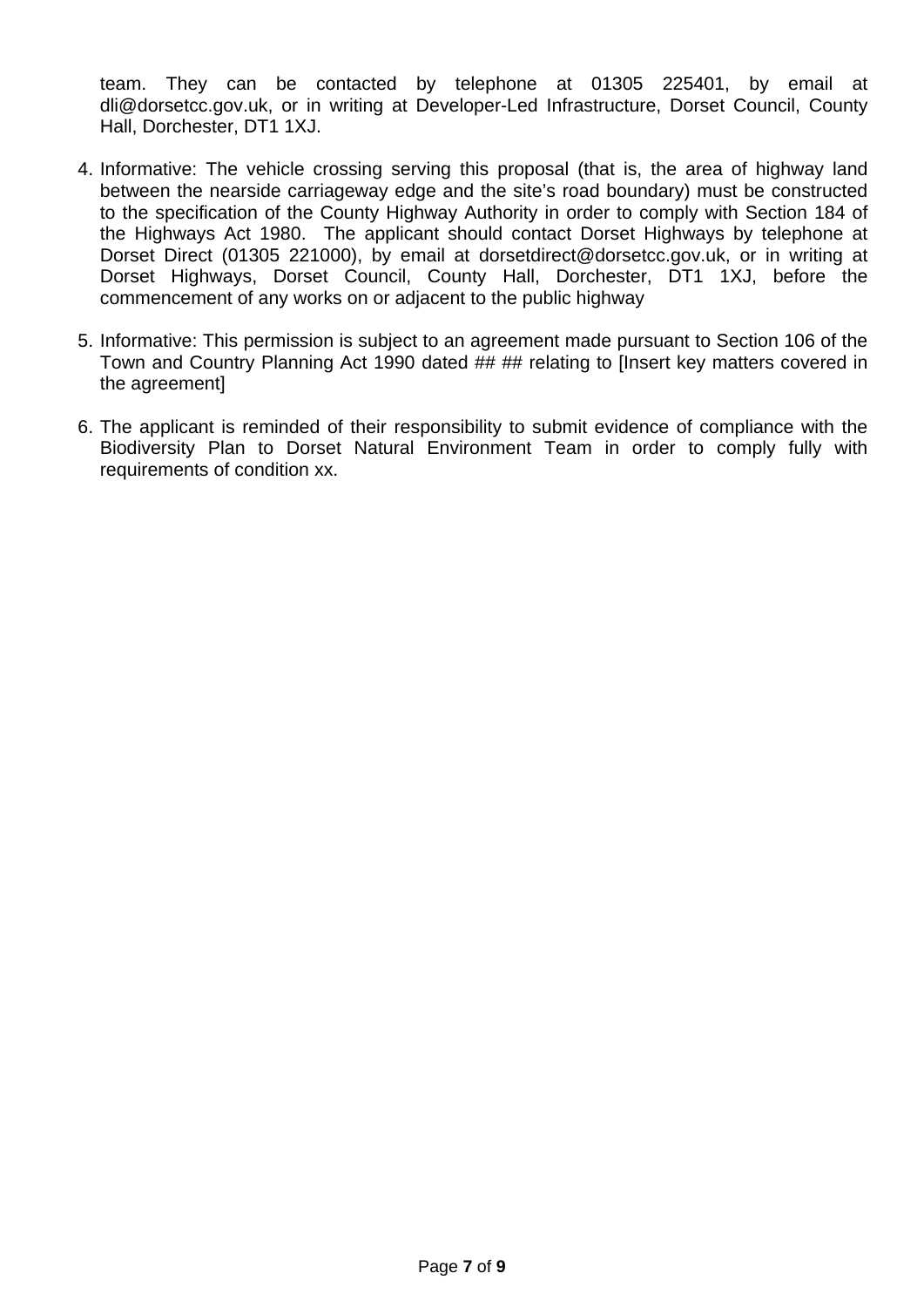# **Planning Decision Notes**

## **Power to grant planning permission**

This permission is issued by Dorset Council as the local planning authority set out by the Town and Country Planning Act 1990 (as amended) and the Town and Country (Development Management Procedure) (England) Order 2015.

## **Removal of application site notice**

If you have not already done so I would be grateful if you could take down and dispose of this application's site notice if it is still being displayed outside the property.

#### **How to comply with the conditions of your planning permission**

You should not start work until you have agreed with the Council the information requested by the conditions. If you fail to do this the works on site could be unauthorised and the Council may consider enforcement action.

The information must be submitted in writing. There is a standard form which you can download from the website www.dorsetcouncil.gov.uk/planning. A fee is required each and every time you apply to discharge any or all of the conditions (£34 per request for householder applications, £116 per request for all other classes).

#### **Appeals to the Secretary of State**

If you disagree with our decision or the attached conditions, then you can appeal to the Secretary of State (Planning Inspectorate) under section 78 (1) of the Town and Country Planning Act 1990.

If you want to appeal, then you must do so within **SIX MONTHS** of the date of this notice.

If this decision is on a planning application relating to the same or substantially the same land and development that is already subject to an **enforcement notice**, if you want to appeal against our decision on your application, then you must do so within 28 days of the date of this decision notice.

If an **enforcement notice** is served relating to the same or substantially the same land and development as in your application and you want to appeal against our decision, then you must do so within **28 days of the date of service of the enforcement notice**, or within **SIX MONTHS** of the date of the decision notice, whichever date expires first.

If you intend to submit an appeal that you would like examined by inquiry then you must notify the Local Planning Authority and Planning Inspectorate (inquiryappeals@planninginspectorate.gov.uk) at least 10 days before submitting the appeal. Further details are on GOV.UK.

An appeal must be made by the applicant. You must use a form that you can get from the Planning Inspectorate, Temple Quay House, 2 The Square, Temple Quay, Bristol BS1 6PN or an appeal can be made on-line at this website www.planningportal.gov.uk/pcs

The Planning Inspectorate can allow a longer period for giving notice of an appeal, but they will not normally be prepared to use this power unless there are special circumstances which excuse the delay in giving notice of appeal.

The Planning Inspectorate need not consider an appeal if it seems that we could not have granted planning permission for the proposed development or could not have granted it without the conditions imposed, having regard to the statutory requirements, to the provisions of the development order and to any directions given under the order.

The Planning Inspectorate does not normally refuse to consider appeals solely because we based our decision on a direction given by them.

#### **Purchase Notices**

If either the Council or the Planning Inspectorate refuses permission to develop land or grants it subject to conditions, the owner may claim, in exceptional circumstances, that neither the land can be put to a reasonably beneficial use in its existing state, nor can the land be rendered capable of a reasonably beneficial use by the carrying out of any development which has been or would be permitted.